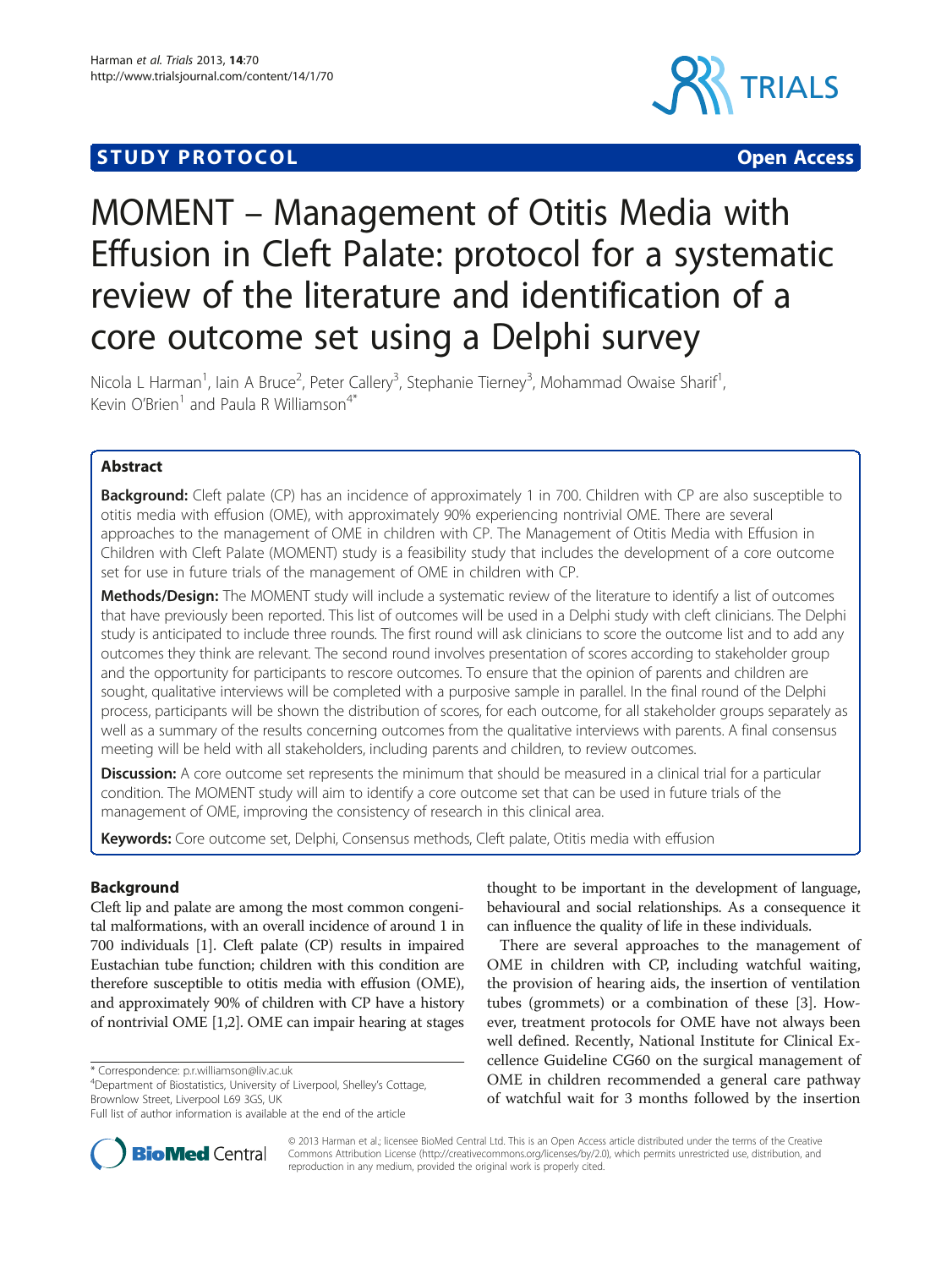of ventilation tubes or the provision of hearing aids if necessary. In a systematic review directed at the early routine insertion of ventilation tubes for management of OME for children with CP, the authors identified 18 eligible studies but only one of these was a randomised control trial [[4\]](#page-7-0). Overall the quality of the studies – determined by sample size and selection, performance and reporting bias – was low, with many being small and without sample-size calculations.

The approach to the treatment of OME in children with CP is further complicated by the different clinical stakeholder groups involved in the management of these patients and, although cleft care has been centralised in the UK to 12 hub centres, audiological and ear nose and throat treatment may involve visits to other hospitals outside the cleft centre.

The Management of Otitis Media with Effusion in Children with Cleft Palate (MOMENT) study has been funded through a Health Technology Assessmentcommissioned call (project number 09/167) to address the uncertainty in the treatment of OME and to address the question 'What is the most appropriate way to manage otitis media with effusion in children with cleft palate?' by completing a feasibility study.

# Selection of outcomes for use in clinical trials of treatment for OME in children with cleft palate

Clinical trials should have defined primary and secondary outcomes that answer questions generated by the main hypotheses. However, when we consider outcomes that may be used in studies of the treatment of OME in children with CP, it appears that these are numerous and diverse, and include outcomes such as chronic otitis media, OME, hearing loss, Eustachian tube function, behaviour, receptive language and side effects of treatment, to name a few. Furthermore, these may be influenced by other factors associated with clefting; for example, the effect of the palatal cleft on speech.

This diversity has been illustrated by a recent review that aimed to identify core outcome sets (COSs) for trials of treatment of childhood conditions. The authors categorised outcomes measured in clinical trials for a variety of paediatric conditions into six broad domains: disease activity, physical consequence of disease, functional status, social outcome and quality of life, side effects of therapy, and health resource utilisation [\[5](#page-7-0)]. Importantly, in this review they did not retrieve any studies ascertaining agreed core outcome domains and endpoints for OME.

In summary, it appears that the domains with the most tangible benefits for the users and providers of care for children with CP and OME are unknown, and traditionally researchers have used diverse outcomes. This situation could lead to the following potential problems.

#### Heterogeneity between studies

This heterogeneity may be illustrated by considering the findings of a recently published systematic review directed at the early routine insertion of ventilation tubes for management of OME in children with CP. In this review the authors evaluated the literature up to 2006 (including randomised controlled trials, controlled clinical trials, case series and historical cohort studies) [[4\]](#page-7-0). Eighteen studies satisfied the inclusion criteria. When the outcomes were evaluated, the studies were shown to have used varied primary outcome measures including: hearing loss; tympanosclerosis; parental satisfaction with treatment; speech and language; and OME. Furthermore, there was inconsistency in the method of assessment for some outcomes in particular speech and language, which was assessed by undefined speech and language therapist assessment, a study-specific scale or using the Reynell Developmental Language Score. This limited consistency between studies, leading to marked heterogeneity, may result in difficult interpretation and comparison of findings and may hinder potential meta-analysis [[5,6](#page-7-0)].

#### Outcome reporting bias

Another relevant factor is outcome reporting bias. This bias occurs when only a selection of results for measured outcomes is reported in a study. For example, a tendency to report only significant or positive findings results in a biased representation of the results of a trial. There is overwhelming empirical evidence that this phenomenon occurs [\[7](#page-7-0)].

#### Core outcome sets

One strategy that has been suggested to overcome these issues is the development of a COS, which should be measured and reported in all randomised control trials of a specific condition [[5,6,8-11](#page-7-0)]. As a result, the risk of outcome reporting bias and heterogeneity is reduced and the potential for carrying out a meta-analysis for key outcomes is increased.

The outcome measures that could potentially be used to evaluate OME treatment are numerous and diverse, and may also be affected by specific factors in clefting. There is currently no COS available for clinical trials of the management of OME in children with CP.

#### Aims and objectives

#### Aim

The aim of this study is to contribute to the development of a COS, relevant to the surgical treatment of OME suitable for use in studies in children with CP.

#### **Objectives**

The specific study objectives are: to identify a list of outcomes previously reported in studies of the treatment of OME from a systematic review of the literature; to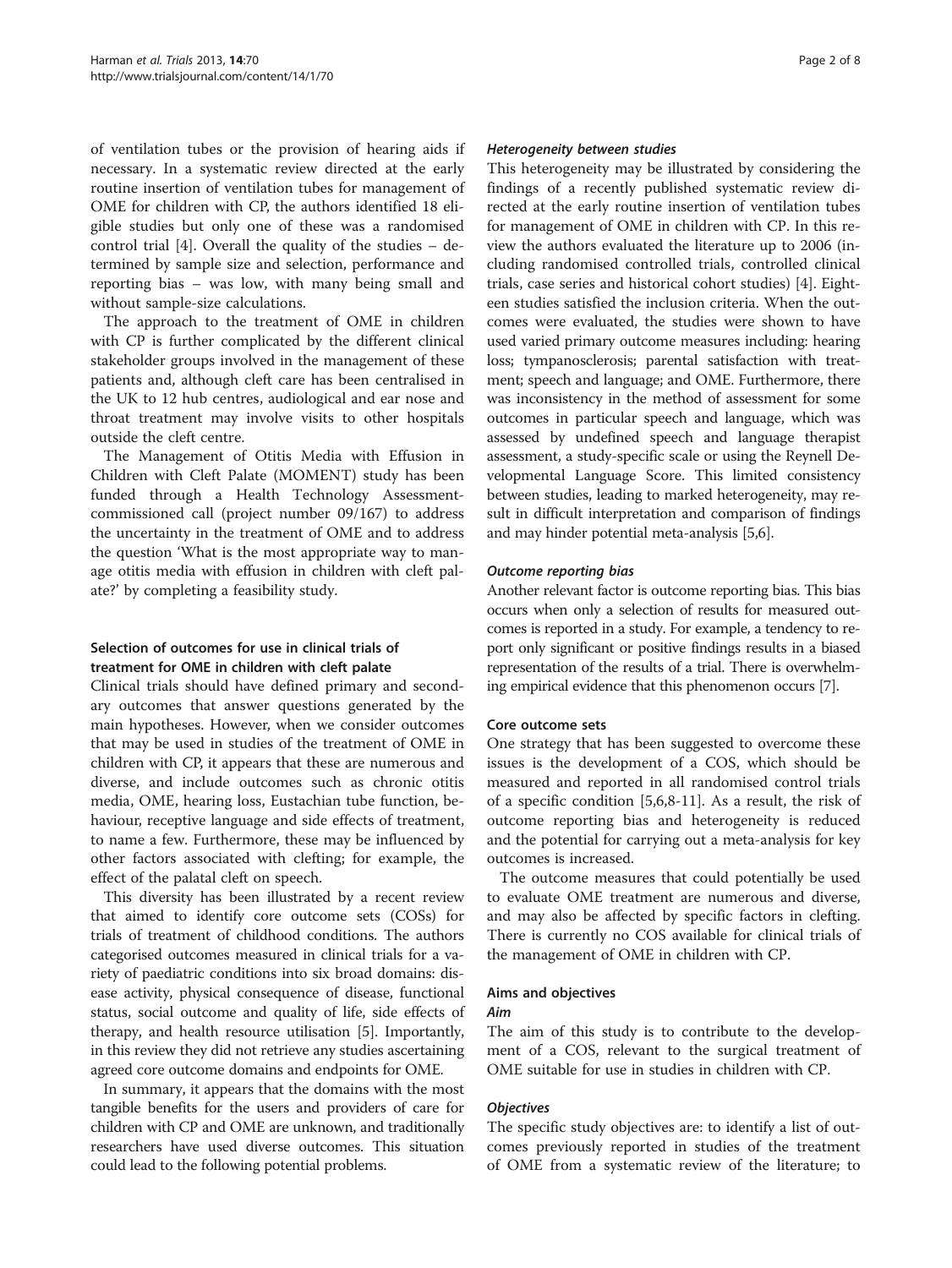prioritise outcomes from the clinician perspective; to prioritise outcomes from the perspective of patients who can express their views; to compare clinician important outcomes and patient/parent important outcomes; and to integrate patient/parent and clinician outcomes into a combined COS.

# Methods/Design

## Systematic review

The systematic review will be carried out using two sources. We will identify outcomes reported in studies of the early placement of ventilation tubes for children with CP by updating the search from a previous systematic review [\[4](#page-7-0)]. In addition, we will review outcomes measured in studies of other surgical interventions for OME in children with and without cleft by reviewing relevant Cochrane Reviews. This is an efficient approach that should provide generalisable results.

# Criteria for considering studies for updating the reviews

The criteria for considering studies for updating the Bristol review [[4\]](#page-7-0) and Cochrane Reviews identified through a Cochrane Central Register of Controlled Trials (CENTRAL) search are as follows.

# Types of studies

Studies will include systematic reviews with/without metaanalyses, randomised controlled trials, case controlled trials, case series, and prospective cohorts.

# Types of intervention

Any surgical intervention used to manage OME in children with and without CP.

# Types of participants

Children aged <18 years with OME.

# Exclusion criteria

Nonsurgical interventions for the treatment of OME.

#### Search methods for identification of studies

We will use an identical search strategy to Ponduri and colleagues [\[4\]](#page-7-0). This search will be applied to the CEN-TRAL, EMBASE, MEDLINE, and the Cumulative Index to Nursing & Allied Health Literature (CINAHL) (January 2006 to present).

For the detailed search strategies applied to each of the databases, see Additional file [1](#page-7-0).

Multiple databases will be utilised to maximise the sensitivity of a search. CENTRAL comprises only studies that are deemed to be controlled trials by a team of reviewers, EMBASE, MEDLINE and CINAHL include published research of various study designs. The advantages conferred by using CENTRAL in addition to the other databases are

that trials from other sources of research (for example, journals not indexed in MEDLINE and conference proceedings) are hand searched, and controlled trials from these are included. This improves the chances of identifying all relevant studies.

## Eligibility of studies

Two review authors (MOS and KOB) will independently assess the abstracts of studies resulting from the searches. Full copies of all potentially relevant studies and those appearing to meet the inclusion criteria, or for which there were insufficient data in the title and abstract to make a clear decision, will then be obtained.

The full-text papers will be assessed independently by two review authors (MOS and KOB) and any disagreement on the eligibility of included studies resolved through discussion. Where resolution is not possible, a third review author (IAB) will be consulted.

#### Assessment of methodological quality

The quality of describing and reporting the outcomes will be assessed within each study by considering the following questions:

- 1. Is the primary outcome clearly stated?
- 2. Is the primary outcome clearly defined so that another researcher would be able to reproduce its measurement? Where appropriate, this should include clear description of time points, the person measuring the outcome, how the outcome was measured (for example, tools and methods used) and where the outcome was measured.
- 3. Are the secondary outcomes clearly stated?
- 4. Are the secondary outcomes clearly defined?
- 5. Do the authors explain the use of the outcomes they have selected?
- 6. Are methods used to enhance the quality of outcome measurement (for example, repeated measurement, training) if appropriate?

For the purpose of this study there will be no synthesis of outcome data from the randomised control trials, and hence a critique of the overall methodological quality of the studies themselves is not necessary.

#### Data extraction

In the first instance, data will be extracted independently and in duplicate by two review authors (NLH and IAB). NLH and IAB will then review the extracted data together to assess consensus and to ensure that all outcomes have been identified. Disagreement will be resolved through discussion; where resolution is not possible, a third review author (PRW/KOB) will be consulted. In addition, we will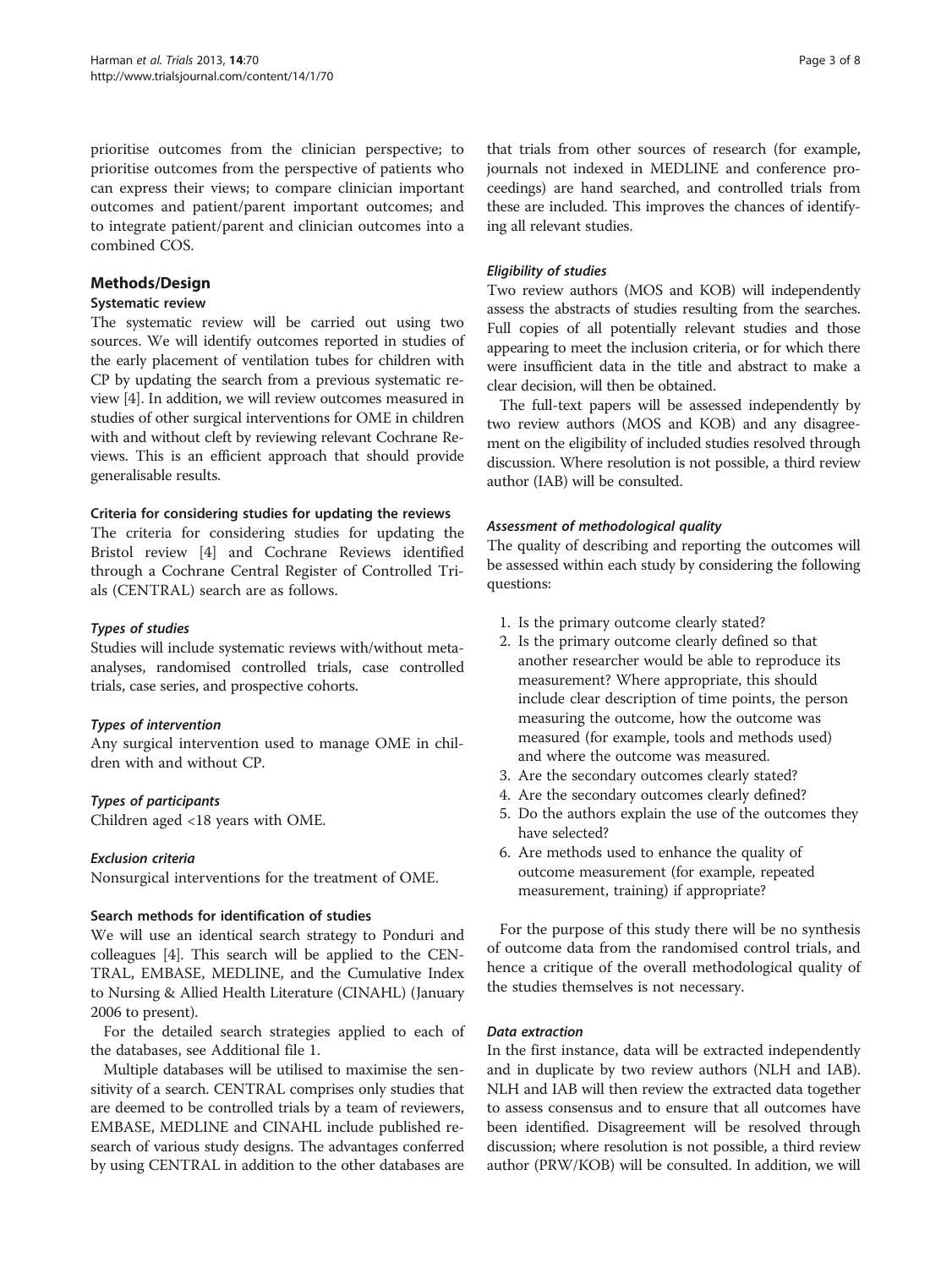contact study authors in order to identify unavailable/unclear data.

The following data will be extracted from each study: study type; author details; year and journal of publication; intervention(s) under investigation; whether the study population was exclusively paediatric and CP or mixed (children and adults, with or without CP); age and number of children included in the study population; and inclusion and exclusion criteria.

#### **Outcomes**

The MOMENT study outcomes will include: the outcomes that were measured, including the method of measurement; the time points at which they were measured; if stated, the designated primary outcome; and the designated secondary outcome(s).

#### Data analysis and presentation

For analysis purposes, the data will be initially tabulated so that each study is listed, and the outcomes measured in the trial are displayed.

Outcomes will be grouped under appropriate outcome domains. The outcome domains will be determined following a review of the extracted outcomes by the authors (IAB and NLH). The outcome domains and included outcomes will be reviewed by the Study Advisory Group to assess suitability of the domain name and grouping of outcomes.

Within each domain we will be able to evaluate both how many different outcomes have been used to reflect that domain and the frequency of selection for each individual outcome, and the times at which they were measured will be documented.

# Identification of outcomes of importance to parents and patients

The opinions of parents and children on the treatment of OME for children with CP are important because it is this group who will experience the benefits and adverse effects of treatments and they should have opportunities to contribute to identification of the most appropriate outcomes. The identification of outcome domains important to children and parents will be grounded in their own accounts of what matters to them about OME and its treatment, in keeping with the principle of privileging the lay perspective [[12\]](#page-7-0).

A purposive sample of children aged 0 to 11 years with nonsyndromic CP and experience of either surgery for insertion of ventilation tubes or conservative management with hearing aids will be identified from two cleft lip and palate centres. Parents or carers, and, where able and willing, children aged at least 6 years will be interviewed. Qualitative sample sizes are estimated pragmatically in order to achieve the objective of saturation. Saturation

means that the widest range of views is represented in the data. A sample of 30 is estimated on the basis of past experience to be sufficient for saturation, but the sample size will be increased as resources allow if new opinions are continuing to emerge in the final interviews.

The purposive approach to sampling will be used to include a diversity of age group, gender and treatment types. The aim will be to recruit in accordance with the purposive sampling matrix (Table 1). However, the final composition of the sample will depend on treatment practices in each age group. We will seek to maximise the representation of ethnic and demographic diversity of the populations in the recruitment centres in the sample.

Participants will be identified by cleft teams at participant centres to ensure that they are eligible for participation. Eligibility is based on a history of OME, an absence of a known syndrome and the ability to complete the interview in English.

The qualitative interviews will take the form of conversations in which parents tell the stories of their child's cleft, OME and its treatment, and the consequences for the child and their families. This open-ended approach will enable parents to raise issues of most importance to themselves and the interviewer to explore parents' understanding of alternative treatments. A topic guide will be used to ensure that all interviews address a set of core issues, including important outcomes of treatment. Interviews will also be completed with children aged at least 6 years and interviews adapted to meet their developmental needs. Children who have lived with cleft and OME may have views about the way their condition is treated and should be consulted because it is they who have the most direct experience treatment outcomes. Visual techniques will be employed, including drawing pictures and using interactive screen tablet computer applications.

|          | Table 1 Purposive sampling matrix of parents and |  |  |  |
|----------|--------------------------------------------------|--|--|--|
| children |                                                  |  |  |  |

| Child age<br>(years)  | <b>Treatment</b>       |                 |                                                 |                     |    |
|-----------------------|------------------------|-----------------|-------------------------------------------------|---------------------|----|
|                       | Ventilation<br>tubes   | Hearing<br>aids | <b>Ventilation</b><br>tubes and<br>hearing aids | Watchful<br>waiting |    |
|                       | Parent sampling matrix |                 |                                                 |                     |    |
| $0$ to 5              | 3                      | 3               | 2                                               | 2                   | 10 |
| $6$ to $8$            | 3                      | 3               | $\mathcal{P}$                                   | $\mathfrak{D}$      | 10 |
| 9 to 11               | 3                      | 3               | $\mathcal{P}$                                   | $\mathfrak{D}$      | 10 |
| Total                 | 9                      | 9               | 6                                               | 6                   | 30 |
| Child sampling matrix |                        |                 |                                                 |                     |    |
| $6$ to $8$            | 3                      | 3               | $\mathcal{P}$                                   | $\mathcal{P}$       | 10 |
| 9 to 11               | 3                      | 3               | $\mathfrak{D}$                                  | $\mathfrak{D}$      | 10 |
| Total                 | 6                      | 6               | 4                                               | 4                   | 20 |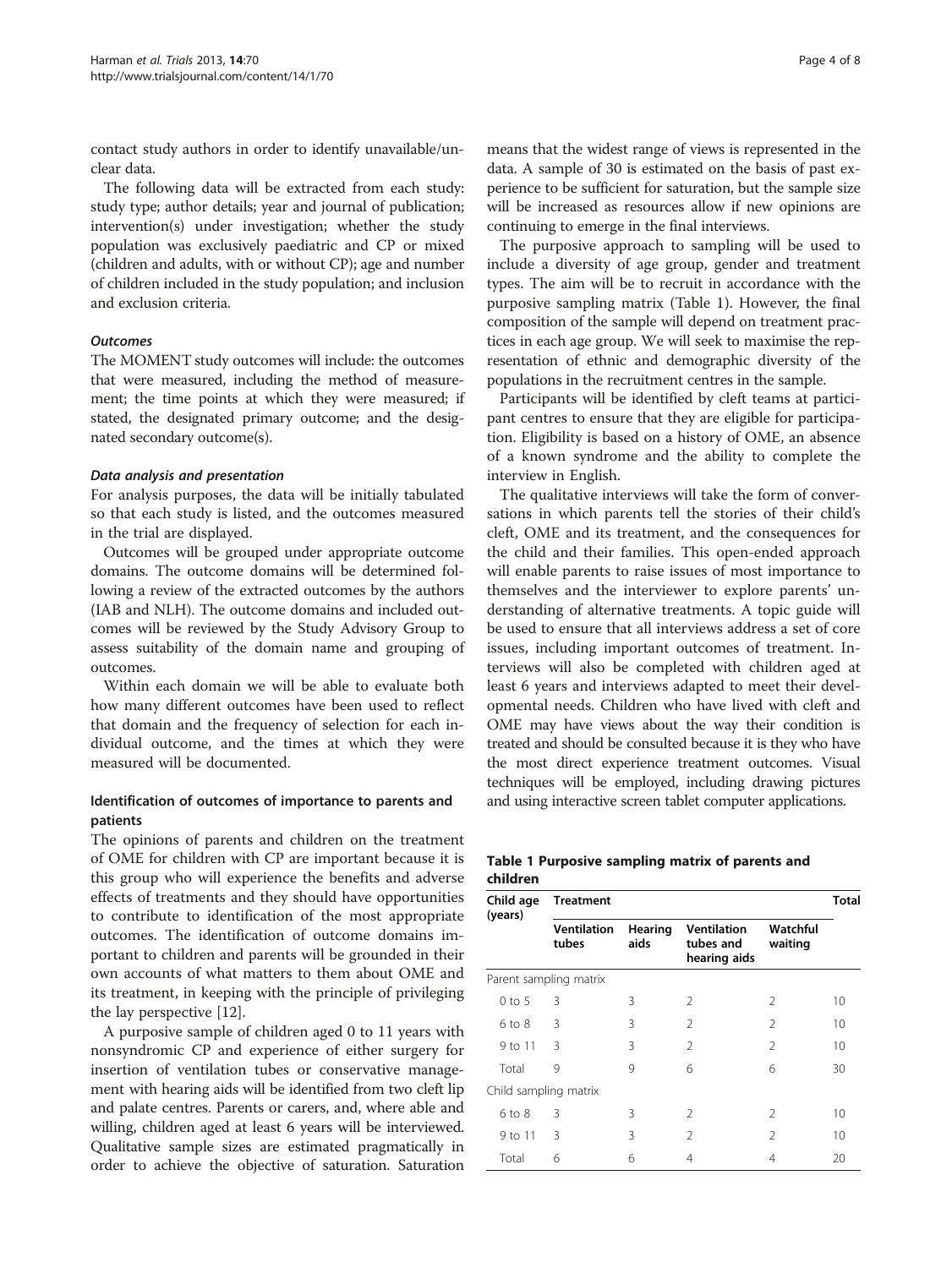All interviews will be recorded and transcribed. Recordings of consultations will be imported into qualitative analysis software and analysed using the five stages of the framework approach: familiarisation with the data (becoming immersed in material collected); development of a thematic framework (identifying key issues in the transcripts); indexing data (labelling key issues that emerge across cases); devising a series of thematic charts (allowing the full pattern across cases to be explored and reviewed); and mapping and interpreting data (looking for associations, providing explanations, highlighting key characteristics and ideas) [[13\]](#page-7-0). This will provide a summary of participants' key points about what they consider important and their priorities. Interview data that take the form of narrative explanations of the effect of OME and treatments on participants' lives will be interpreted by the process of constant comparison [[14](#page-7-0)] to identify outcome domains and to understand their importance to children and parents and their rationale for their priorities. These outcome domains will be identified independently to the outcomes identified from systematic review of the literature.

Ethical approval for the qualitative interviews with parents and children has been sought and granted by the National Research Ethics Service – NRES North East Committee – Greater Manchester East (reference 11/ NW/0586).

# Identification of outcomes of importance to clinicians **Overview**

To investigate outcomes of importance to clinicians, a Delphi approach has been adopted so that the anonymous opinions of the clinicians can be obtained in a way that gives equal influence to all who participate, and avoids an individual participant being overtly influenced by the opinions of any other participant [[15,16](#page-7-0)]. An overview of the Delphi exercise is given in Additional file [2](#page-7-0).

#### Identification of potential outcomes

An initial list of potential outcomes for use in the Delphi exercise will be obtained from the systematic review described above. To aid interpretation of the outcomes by clinicians and to improve the ease of use of the Delphi system, all outcomes will be listed individually but also grouped under a relevant domain.

Following initial review of the outcome list by the MO-MENT Study Management Group Clinician (IAB), the list will be circulated to the MOMENT Study Advisory Group (SAG).The SAG is comprised of cleft clinicians representing speech and language therapists, cleft surgeons, ear nose and throat surgeons, audiologists and clinical psychologists.

Members of the SAG will be asked to review outcomes relevant to their clinical field. The SAG will be asked to review the list of outcomes for comprehension and will

also be asked to comment on the suitability of the overall domain under which outcomes are grouped.

The members of the study advisory group will also be asked to participate in their own round 1 of the Delphi exercise and to list any additional outcomes that they think should be included. Additional outcomes identified by the SAG will be coded and added to the list of outcomes used in the first round of the Delphi exercise that is sent to all clinicians. This review process will produce a final list of outcomes identified from both the systematic review and additional outcomes suggested by the SAG. Owing to their involvement in the study design and contribution to the Delphi exercise as an expert panel, discussions between stakeholder groups within the SAG may influence the scoring of outcomes. For this reason, members of the SAG will not be invited to participate in the Delphi exercise. Instead, members of the SAG will be invited to participate in the final consensus meeting and to chair relevant stakeholder sessions if appropriate.

Outcomes identified as patient-reported outcome measures or other validated tools will be reviewed and the domains used within the tool used as an outcome instead of the tool itself. Where there is uncertainty about how to present these outcomes, the advice of two relevant clinicians who are members of the SAG will be sought.

Outcomes identified from the systematic review that are related to resource use will not be included in the outcomes list used in the Delphi exercise. Information on resource use that is needed for a future trial will be identified using modelling and value of information analysis.

# **Participants**

The Delphi study will be conducted with the clinical teams from all UK cleft centres. Clinicians will be selected only from UK centres due to time and cost constraints. Key clinicians are audiologists, ear nose and throat surgeons, speech and language therapists and specialist nurses. Other clinicians – for example, paediatricians, clinical psychologists, clinical geneticists and cleft surgeons – will be identified after consultation with the clinical director or cleft service coordinator at each cleft centre. Clinicians will only be invited to participate if they are involved in the clinical care of OME in children with CP.

Identified clinical leads will be approached by email and asked to provide contact details for all clinicians who are part of the cleft team at their centre. Individual participants will then be emailed directly and asked to complete an online Delphi questionnaire via an embedded link.

The number of participants invited to participate will be documented and recruitment to round 1 assessed. The number of participants completing subsequent rounds will also be documented and attrition assessed.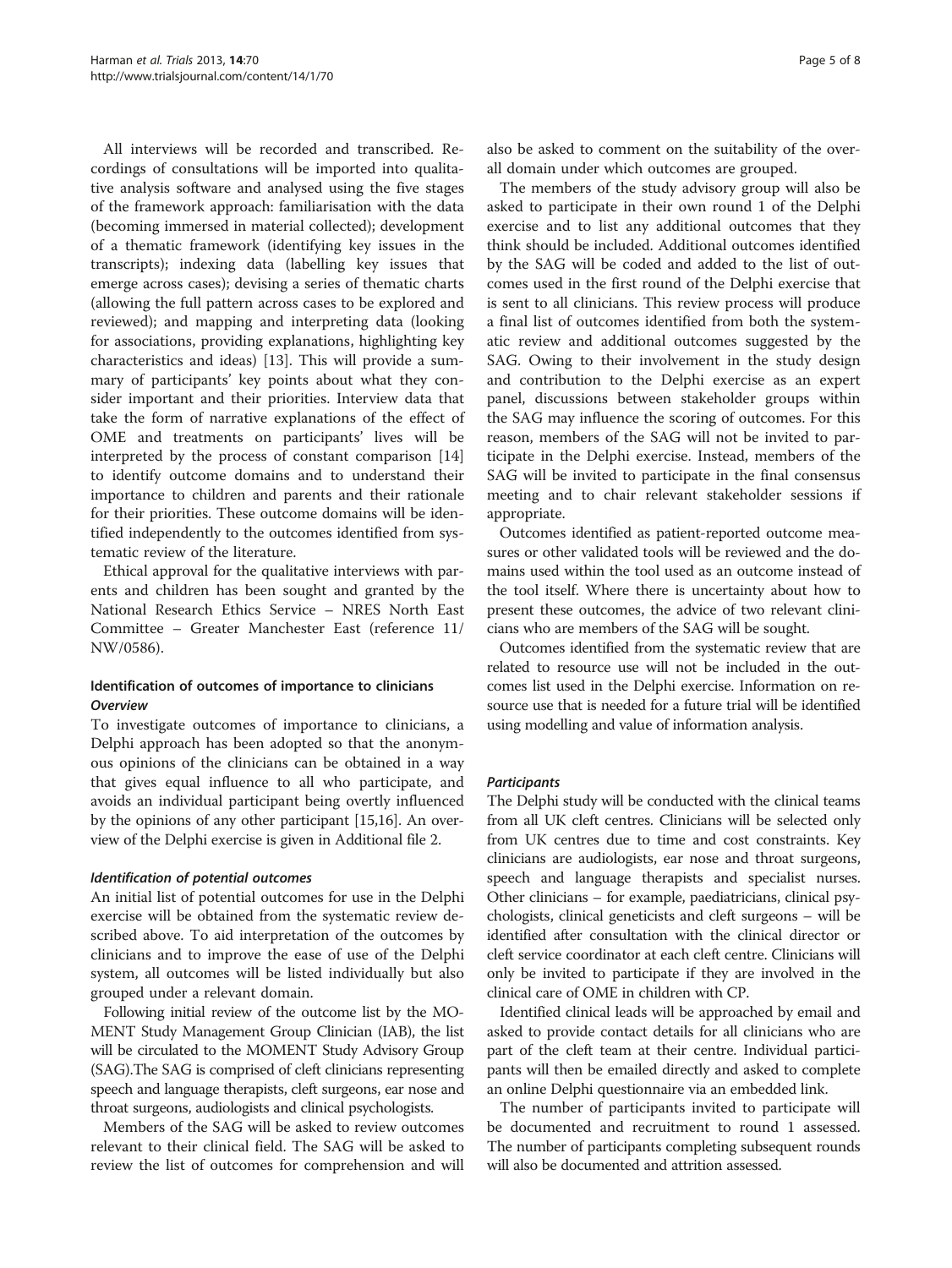At the beginning of the exercise, participants will be reminded of the importance of completing the entire Delphi process. Reminder emails will also be sent to aid completion of each round. Participants who agree to take part will be asked to register and a unique identifier will be allocated to enable tracking of attrition at each round. Upon registration, participants will be asked to specify their clinical role to allow identification of stakeholder groups. All data will be stored against the unique identifier only; participants will not be able to identify other participants or individual responses.

All members of cleft teams will be eligible to participate and do not need to have had prior involvement in clinical trials. Although all team members identified will be invited to participate, it is expected that some clinical roles will not complete the survey due to a lack of expertise in the treatment of OME. These roles may include orthodontists and paediatric dentists. Specification of clinical role as part of the registration process will identify minority clinical groups and the presentation of results in round 2 determined following an analysis of the numbers of participants in each stakeholder group.

The National Research Ethics Committee has been consulted and confirmed that the Delphi survey with clinicians does not require ethical approval.

#### Delphi survey

#### Delphi round 1

In the first round the online questionnaire will request the participant's name and email address together with their cleft centre. This information will be stored in a separate database and used to provide the respondent with a unique identifier. A unique identifier will allow identification of individuals completing all rounds of the Delphi exercise.

Each respondent will be asked to identify their clinical role (that is, audiologist, speech therapist, and so forth) in the first survey question. Participants will also be asked for their experience in clinical research.

Participants will be asked to complete each round of the Delphi exercise within 3 weeks of receipt of the email and will be reminded of this at the start of each survey. A reminder email will be sent at the end of week 2 to prompt completion of the survey.

#### Round 1 survey format

The survey will be presented in an online format (see Additional files [3](#page-7-0) and [4\)](#page-7-0).

Round 1 content includes: the respondent's clinical role; a list of outcomes to be scored, ordered alphabetically; and an option for a participant to add any additional outcomes and to provide a score for each outcome added.

At the beginning of the survey, participants will be presented with the information detailed in Additional file [3](#page-7-0). They will be asked the key question: 'What outcomes influence your management of children with cleft palate, with, or at high risk of, otitis media with effusion (OME)?'

Participants will be asked to score each of the outcomes listed using the Grading of Recommendations, Assessment, Development and Evaluations scale of 1 to 9. In the Delphi exercise the scale will be presented in the format 1 to 9, with 1to 3 labelled 'not important', 4 to 6 labelled 'important but not critical' and 7 to 9 labelled 'critical' [[17](#page-7-0)]. Participants will be provided with an option to add additional outcomes that they think are relevant together with a score for each outcome added.

Outcomes will be listed alphabetically to avoid potential weighting of outcomes caused by the order in which they are displayed.

#### Analysis of round 1

Additional outcomes listed by participants will be reviewed and coded by two members of the study team (NLH and IAB) to ensure they represent new outcomes. If there is uncertainty then the Study Management Group will be consulted, and the SAG as appropriate. For each outcome, the number of participants who have scored the outcome and the distribution of scores (as percentage who have scored each outcome) will be summarised by stakeholder group. All outcomes will be carried forward to round 2.

#### Response rate in round 1

The number of participants in each stakeholder group who respond to round 1 will be assessed following round 1 closure. Results will be presented as: the total number of registrations; a breakdown of respondents who have completed the survey and their inclusion in the initial email invitation; the total number of respondents who completed the round; the total number of respondents in each stakeholder group; the percentage of respondents compared with potential respondents as identified from the information provided by clinical leads; and the percentage of respondents from other sources (not included in original email invitation).

Continuation to round 2 will be considered based on the response to round 1. If a low number of responders (<10) is observed for one or more stakeholder groups, the Delphi protocol for future rounds will be reviewed and revised. Where there is only one stakeholder group with a small number of respondents (potentially due to the sample available from clinical teams) then consideration will be given to grouping with another stakeholder group. This will be done in consultation with the SAG to ensure appropriateness of grouping.

The following proposed approach assumes sufficient numbers of stakeholders from each group respond.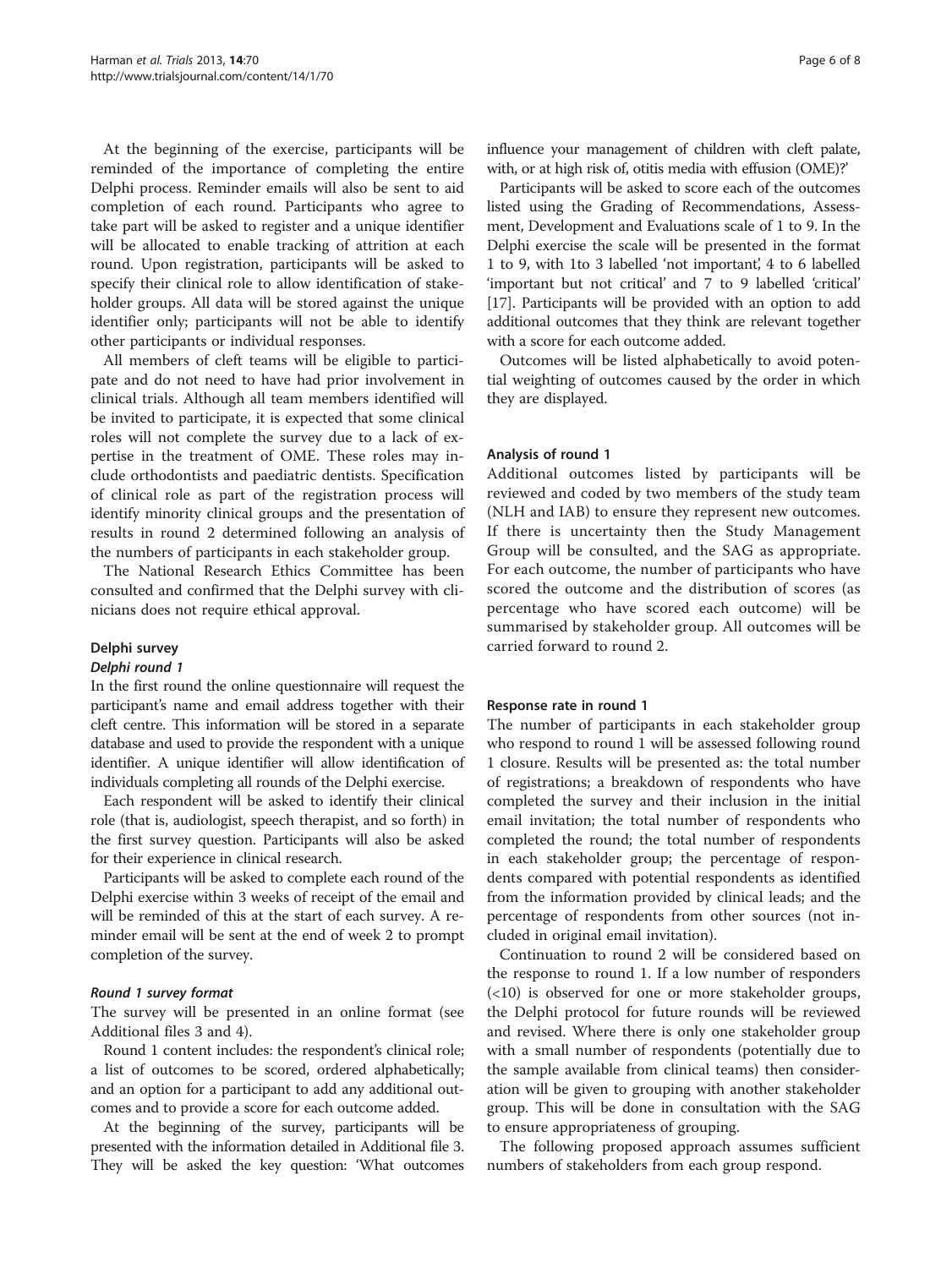#### Delphi round 2

Round 2 will be presented online. In round 2, each participant will be presented with the number of respondents and distribution of scores for each outcome for their particular stakeholder group. Participants will be shown their score from round 1, asked to consider responses from the other members of their stakeholder group, and asked to rescore the outcome. Participants will also be asked whether the outcome should be included in a COS.

In round 2, participants are asked to review the score provided in round 1 for each of the outcomes. Any changes to scores in light of the stakeholder group or overall response will be documented. Those who have not taken part in round 1 and have not provided a score will not be invited to participate in round 2.

#### Analysis of round 2

The total number of participants invited to take part in round 2 will be recorded. For each outcome, the number of participants who have scored the outcome and the distribution of scores will be summarised by stakeholder group. All outcomes will be carried forward to round 3.

#### Delphi round 3

In round 3, participants will be shown the distribution of scores, for each outcome, for all stakeholder groups separately as well as a summary of the results concerning outcomes from the qualitative interviews with parents. Participants will then be asked to rescore all outcomes and state whether they should be included in a COS. Round 3 will be presented online.

# Analysis round 3

The total number of participants invited to take part in round 3 will be recorded. For each outcome, the number of participants who have scored the outcome and the distribution of scores will be summarised together with the number of participants who have scored the outcome in all rounds. Results of the stakeholder group response will be compared with the whole group response and the percentage agreement used to determine the structure and focus of the final consensus meeting. Each outcome will be classified as 'consensus in', 'consensus out' or 'no consensus' according to the classifications in Table 2.

# Consensus meeting

The final phase of the study will be a face-to-face consensus meeting with all participants of the clinician Delphi exercise and the qualitative study invited. Members of the SAG will be invited to chair relevant stakeholder sessions as appropriate.

The results from each round of the Delphi survey will be presented. Review of the responses from clinicians

# Table 2 Definitions of consensus

| Consensus<br>classification | <b>Description</b>                                                           | <b>Definition</b>                                                                               |
|-----------------------------|------------------------------------------------------------------------------|-------------------------------------------------------------------------------------------------|
| Consensus in                | Consensus that outcome<br>should be included in<br>the core outcome set      | 70% or more participants<br>scoring as 7 to 9 AND<br><15% participants scoring<br>as $1$ to $3$ |
| Consensus out               | Consensus that outcome<br>should not be included in<br>the core outcomes set | 70% or more participants<br>scoring as 1 to 3 AND <15%<br>of participants scoring<br>as 7 to 9  |
| No consensus                | Uncertainty about<br>importance of outcome                                   | Anything else                                                                                   |

in round 3 of the Delphi exercise and interviews with parents and children will be used to inform the structure and content of the consensus meeting.

Prior to the consensus meeting, participants of the qualitative interviews will also be given the opportunity to view the responses in the clinician Delphi exercise.

The final format of the consensus meeting will be determined following review of the experiences of previous similar projects and the agreement between the total group scores and stakeholder group scores.

#### Definition of consensus

The classification described in Table 2 will be used when determining whether consensus is reached or not.

To have reached consensus that an outcome should be in the COS requires agreement by the vast majority regarding the critical importance of the outcome, with only a small minority considering it to be not important at all. Conversely, for consensus to have been reached that an outcome should not be in the COS requires agreement by the vast majority regarding the lack of importance of the outcome, with only a small minority considering it to be critically important. Whilst the choice of thresholds is inevitably somewhat subjective, this specification of the definition of consensus upfront should reduce the chance of consensus being defined post hoc in such a way as to bias the results towards the beliefs of the research team.

# Statistical considerations

#### Sample size

There is currently no standard method for sample size calculation in Delphi processes, and thus a pragmatic approach is taken. The following sample sizes are expected to yield a meaningful statistical analysis. However, the number of participants in the present study is limited by the composition and number of UK cleft centres. Efforts will be taken to maximise the response rate across centres and stakeholder groups.

For this study, all key clinicians from all 16 UK cleft centres (which comprise 12 UK cleft services) will be invited